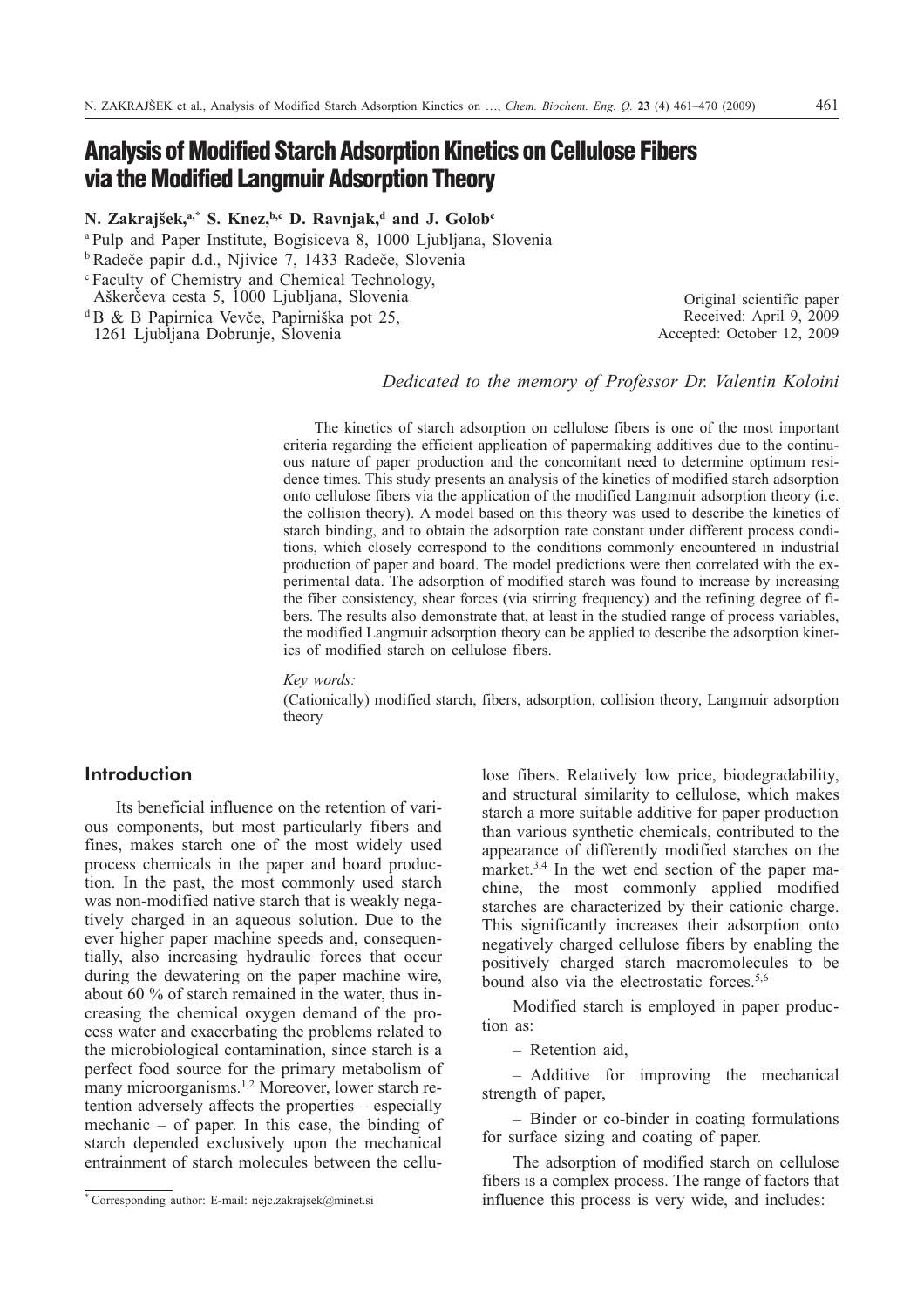– The characteristics of the polymer chain (charge density, molecular weight, degree of branching, etc.).

– The characteristics of the fibers (surface charge density, fines content, specific surface, etc.).

– Chemical (pH, conductivity, interfering substances  $-$  i.e. "anionic trash"), and

– Physical properties of the system (e.g., hydrodynamic forces, temperature).

Since the adsorption of modified starch occurs in a suspension, its success also depends on the frequency of collisions between the starch molecules and cellulose fibers. The fiber surface has many pores that are only accessible to the relatively low molecular weight polyelectrolytes, $2,7$  which, however do not include the modified starch macromolecules. Consequently, the starch adsorption is most affected by the properties of the fiber's outer surface. The specific surface area of cellulose fibers is commonly in the range of about 0.2–5 m<sup>2</sup>  $\text{g}^{-1}$ ,<sup>8,9</sup> and depends on both the type of cellulose, as well as the fiber treatment (refining). During refining, the fibers are fibrillated and shortened.3 This latter process is usually not desirable; however, it can never be completely prevented, since the refining proceeds via the mechanical friction between the individual fibers, and between fibers and the refiner plates. Consequently, the fraction of fines – and concomitantly also the total specific surface area – increase during refining thus promoting the modified starch adsorption.2,10 Previous studies have shown<sup>2,11</sup> that the fines fraction can bind from 5 and up to 30 times more modified starch than cellulose fibers.

Another important parameter influencing the adsorption of polyelectrolytes is the nature and magnitude of the electrostatic forces. The cellulose fibers have negatively charged functional groups on their surface in aqueous suspensions. In the case of chemically treated fibers, these are predominantly the carboxyl groups,<sup>7</sup> and represent a source of anionic charge, and hence potential sites for the adsorption of modified starch.<sup>12</sup> Besides the charge on the fibers and starch macromolecules, the electrostatic forces are also affected by the presence of many soluble or even sparingly soluble compounds in the paper stock suspension (mineral fillers, inorganic salts, process chemicals, and functional additives).

Fibers and modified starch molecules in the paper stock suspension are in a state of constant movement under the influence of thermal (Brownian motion) and shear forces, which causes incessant collisions among them. The collision frequency per unit volume depends on the number concentration of both starch molecules and substrate particles. In a system composed of oppositely charged particles, it is assumed that the positively charged modified starch molecules will be successfully retained only on the surface of negatively charged particles (fibers, fines). The time evolution of the modified starch adsorption depends on the balance between the attractive (electrostatic) and shear forces.13,14 In unmixed paper suspension it depends primarily on the diffusion, i.e. the size of starch molecules and fibers. More commonly though, the paper stock suspension is mixed vigorously during the paper production, in which case the adsorption rate constant also depends on the shear forces.<sup>15,16</sup>

If we assume that the adsorbed molecules can also desorb, we obtain the Langmuir adsorption isotherm<sup>17,18</sup> in the following form:

$$
\frac{\mathrm{d}\Theta}{\mathrm{d}t} = k_{\text{ads}} \cdot (n_0 - \Theta) \cdot (1 - \Theta) - k_{\text{des}} \cdot \Theta \quad (1)
$$

The  $n_0$  parameter in the above equations represents the ratio between the initial  $(\Gamma_0)$  and maximum amount of modified starch molecules  $(\Gamma_{\text{max}})$ that can be bound on the fiber surface. Both parameters are defined per unit mass of fibers. The introduction of  $n_0$  is particularly important in cases when the suspensions contains less starch molecules than can be bound on the surface and thus represents a correction to the Langmuir adsorption theory.<sup>17,18</sup>

The rate constant of desorption  $(k_{des})$  depends on the strength of bonds and the hydrodynamic forces.18,19 With the initial boundary conditions  $\theta = \theta_0$  at  $t = 0$ , eq. 2 has the following analytical solution:<sup>18,20</sup>

$$
\Theta = \frac{2n_0(\lambda - 1) + \Theta_0[A(1 - \lambda) + B(\lambda + 1)]}{A(\lambda - 1) + B(\lambda + 1) + \Theta_0(1 - \lambda)}
$$
(2)

In the above equation the parameters *A, B* and  $\lambda$  are defined as:

$$
A = K + n_0 + 1 \tag{3}
$$

$$
B = \sqrt{(n_0 - 1)^2 + 2K(n_0 + 1) + K^2}
$$
 (4)

$$
\lambda = e^{Bk_{\text{ads}}t} \tag{5}
$$

Where *K* denotes the desorption/adsorption kinetic rate constants ratio,  $k_{\text{des}}/k_{\text{ads}}$ . In equilibrium the rates of both processes are equal so that the surface coverage remains constant with time (i.e.  $d\theta/dt = 0$ ), and eq. 2 can then be rearranged to: $16,20$ 

$$
\frac{1}{\Gamma_{\infty}} = \frac{K}{\gamma_{\infty}} + \frac{1}{\Gamma_{\max}} \tag{6}
$$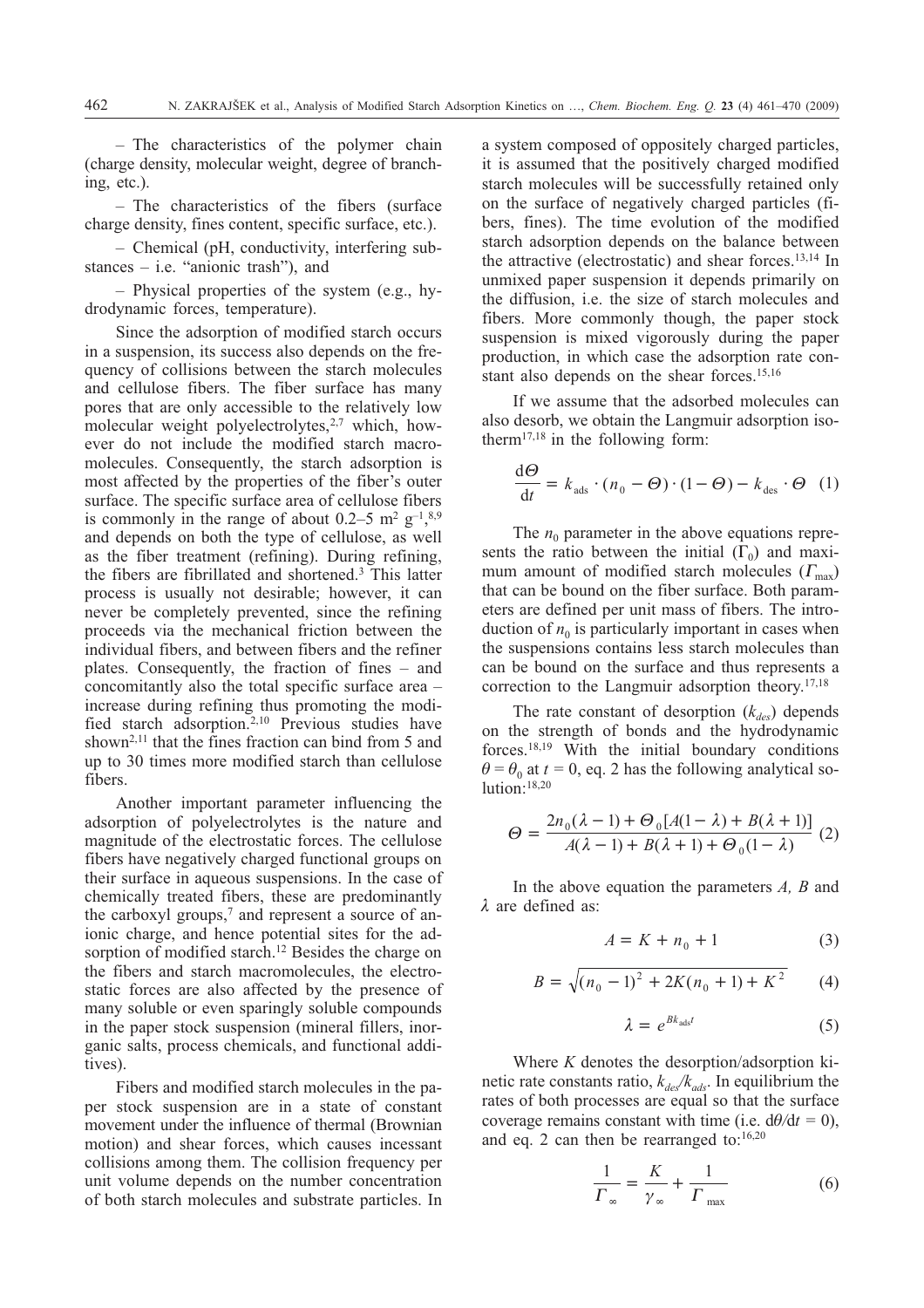Where  $\Gamma_{\infty}$  and  $\Gamma_{\max}$  denote the equilibrium and the maximum relative\* concentration of modified starch adsorbed on the fibers, respectively, and  $\gamma_{\infty}$ denotes the equilibrium relative concentration of modified starch in the paper stock suspension. The values of *K* and  $\Gamma_{\text{max}}$  are determined from the  $1/\Gamma_{\infty} = F(1/\gamma_{\infty})$  diagram. Eq. 6 does not include the influence of the reconformation of adsorbed modified starch molecules. Nevertheless, studies have shown<sup>14,16</sup> that this equation is applicable for times shorter than the times required for the reconformation of polyelectrolyte on the fiber surface. The reconformation process is relatively slow when compared to the adsorption; $17$  according to some studies, the polyelectrolyte requires as much as 200 min for reconformation,<sup>5</sup> while adsorption takes place in less than one minute.<sup>18</sup> It thus follows that during adsorption each modified starch molecule can be treated as a spherical particle.16

The goal of this study is to analyze the kinetics of modified starch adsorption onto cellulose fibers. Previous studies into starch adsorption on cellulose fibers focused mainly on the experimental determination of the maximum amount of starch that can be adsorbed, commonly at different salt concentrations of the dispersing medium. Consequently, the present study also focuses on the calculation of the starch binding times, as well as the maximum amount of starch adsorbed under different conditions. Furthermore, the study is focused on elucidating the influence of those process variables, which are most commonly exploited to influence the adsorption of cationically modified starch and other papermaking additives in real papermaking systems – i.e. mixing, substrate (fiber) and adsorbent (starch) concentration, and fiber refining. By applying the collision theory, we obtained the adsorption rate constant under different process conditions, which correspond to the conditions commonly encountered in the production of paper and board. A model was further developed to describe the kinetics of binding, and the model predictions were correlated with the experimental data.

## **Eksperimental**

#### **Materials**

## *(Cationically) modified starch*

In all the experiments, a commercially available cationically active modified cornstarch (Papiran SKW-42) was used, with the degree of substitution 0.043, supplied by the Helios, d.d. The product is commonly applied as an additive dosed into the paper stock. The modified starch solution was prepared in accordance with the producer's instructions, and used within six hours.

#### *Fibers*

Commercially available hardwood sulphate short fibers (mixture of 50 % birch and 50 % poplar), were used in all experiments reported in this study. Before application, the fibers were refined (in PFI refiner) to varying refining degrees. After refining, the fiber suspension was additionally defibrillated for 15 min at 3000 rpm, before the preparation of a suspension with suitable dry matter content.

#### Measuring methods and equipment

The kinetics of modified starch adsorption was studied using the Britt-jar apparatus. 1 L of fiber suspension was prepared in the Britt-jar container, and stirred for a few minutes before adding the modified starch. Other process parameters, common to all the experiments (unless stated otherwise), were: fiber stock consistency 5 g  $L^{-1}$ , the refining degree 29 SR (Schopper-Riegler), suspension temperature 25 °C, and the stirring frequency 500 rpm. The solution pH was not regulated and was  $7.5 \pm 0.2$  in all experiments.

## Analyses

The quantitative determination of the modified starch content in water was carried out in accordance with the procedure described in the "Tappi T419 om-02" standard. The starch detection is based on its reaction with iodine into a colored complex that can be detected on the spectrophotometer. The latter analyses were executed on the UV/VIS Varian CARY 50, at 580 nm wavelength. The adsorbed amounts of modified starch were calculated via:

$$
\Gamma = \frac{V(\gamma_0 - \gamma)}{m} \tag{7}
$$

Where  $\Gamma$  denotes the relative amount of adsorbed starch (in mg of starch per g of fibers), *V* is the vessel volume,  $\gamma_0$  and  $\gamma$  are the (relative) concentrations of modified starch in water at the beginning and end of an experiment respectively, and *m* is the mass of fibers.

The degree of refining was determined according to the well-known Schopper-Riegler method, according to the "SIST EN ISO 5267-1 (2000)" standard.

The specific surface area of fibers was measured on an automatic gas analyzer Tristar 3000 (Micromeritics Instruments Co.).

<sup>\*</sup> All relative concentrations in this study are given as the concentration of the particular component (e.g. the modified starch) *per unit mass of cellulose fibers*.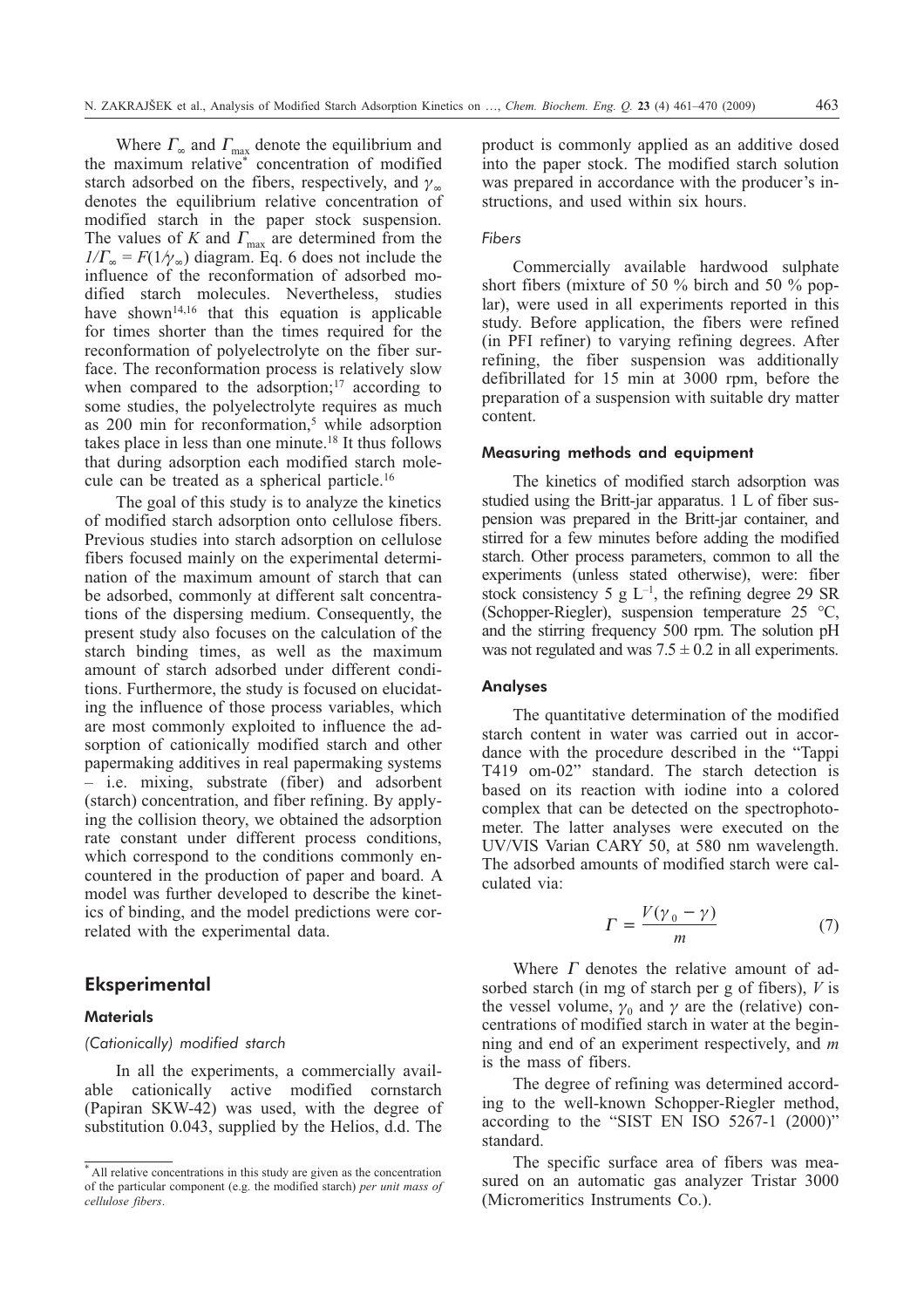The carboxyl group content was determined with a conductometric titration in accordance with the "SCAN-CM 65:02" standard.

The fines are defined as the fraction of fibers passing through the mesh 200 sieve. The fines content in the samples was determined according to the procedure described in "Tappi 161 pm-80".

## **Results and discussion**

The kinetics of modified starch adsorption on cellulose fibers was studied via a theoretical model based on the collision theory. The model is based on the frequency and efficiency of collisions between the fibers and modified starch. However, the model does not include the possible influences of temperature and electrostatic forces. Consequently, the first part of the experimental work was devoted to establishing the range in which the influence of these two parameters can be regarded as negligible.

## Temperature effects

Temperature of the paper stock suspension is one of the most important and influential process parameters. In the papermaking process waters it is commonly about 35 °C, depending on the degree of water-circuit closure, and other more mundane factors, such as the season of the year (water temperatures rise significantly – some  $10^{\circ}$ C or more – during the summer months, making it the least favorite season for all papermakers), the production program, and the process equipment. In the present study, the influence of temperature on the adsorption of modified starch on fibers was researched in the range between 20 and 60 °C: the adsorption isotherms for this range are shown in Fig. 1. As can bee seen from this diagram, the influence of the temperature is negligible in this range.



Fig. 1 – *The (relative) adsorbed amount of modified starch (per unit fiber mass) in dependence on the initial (relative) concentration of starch in the paper stock suspension at three* different temperatures (fiber consistency: 5 g  $L^{-1}$ , stirring fre*quency: 500 rpm)*

## The influence of inorganic salts (conductivity)

Inorganic salts are present in dissolved form in the papermaking waters, originating mostly from fillers and various process chemicals. The amount of dissolved inorganic salts in the papermaking process waters is usually expressed via the solution conductivity, and is commonly below  $1.5 \text{ ms cm}^{-1}$ .  $21-23$ Fig. 2 demonstrates the influence of different concentrations (expressed as the solution conductivity) of different inorganic salts (i.e., with different valences of the cation) on the adsorption of modified starch on cellulose fibers.



Fig. 2 – *The relative amount of starch adsorbed on the fibers in dependence of the inorganic salt concentration (solution conductivity) for different salts commonly encountered in papermaking (initial starch concentration: 10 mg g–1, stirring frequency: 500 rpm)*

It is evident from Fig. 2 that the adsorption of modified starch is significantly affected by solution conductivity. It remains fairly constant up to about 1 mS cm–1, then begins to fall with rising conductivity. This effect is more pronounced the higher the valence of the cation; at conductivities above approximately 15 mS cm–1 the adsorbed amount of starch on fibers can be decreased by up to 80 %! This indicates that the adsorption of modified starch primarily depends on the magnitude of electrostatic forces between the modified starch molecules and the fiber surface.<sup>24</sup> On the other hand, it is also interesting to note that in the case of NaCl and CaCl, (but not the chloride salt with a trivalent Aluminum ion), the adsorbed amount of starch initially rises with the rising salt concentration, although in those cases it also begins to fall off quite precipitously once some critical value is exceeded. The reasons for such adsorption behavior could be related to the swelling of fibers and fines, $11,25-27$  and the reduction of the hydrodynamic radius of starch molecules due to the decrease of repulsive forces between the charged segments on the macromolecule (i.e. the electric double-layer compression or the charge screening effect), $16,27-31$  which can then penetrate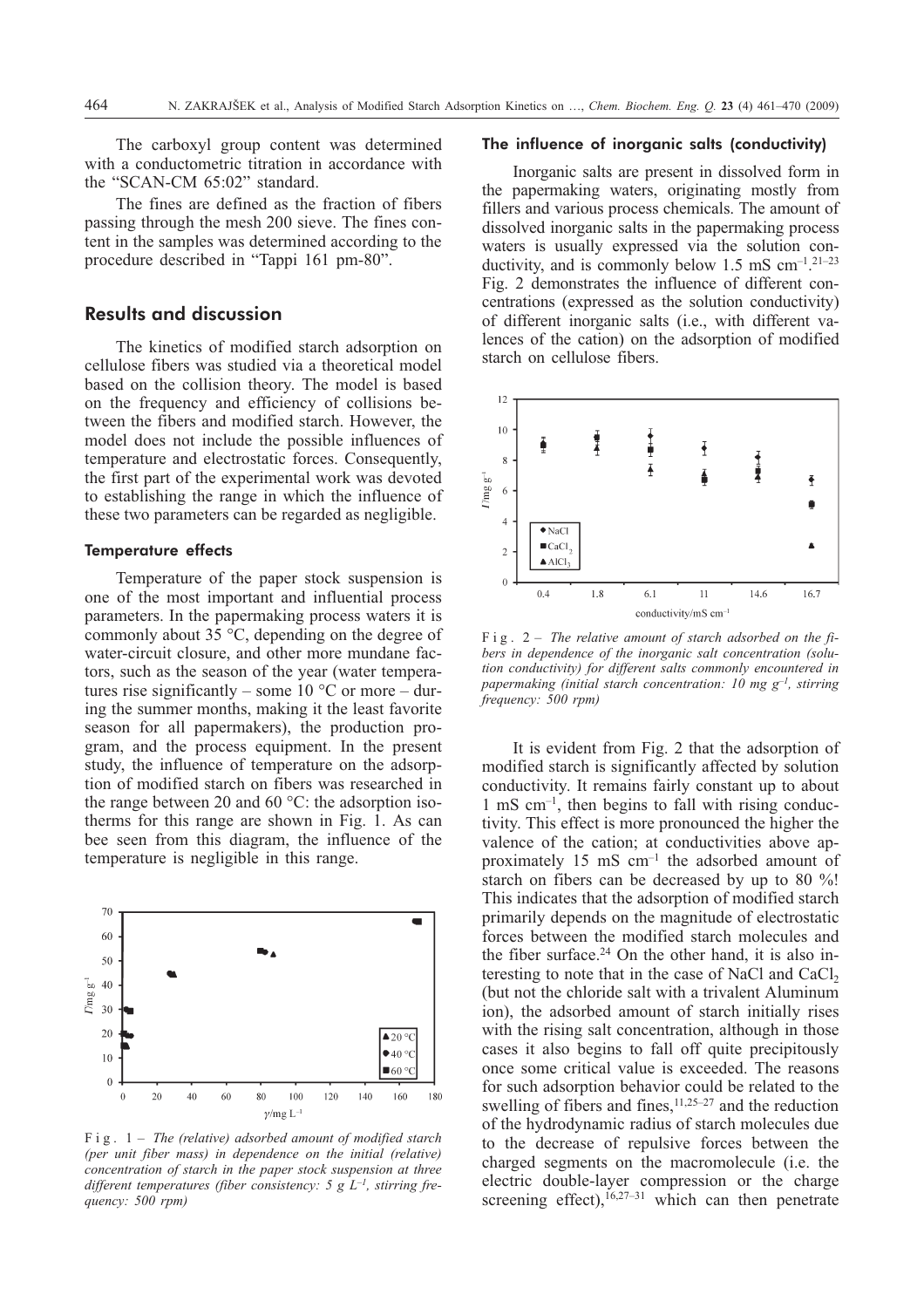into the fiber pores. Considering these findings, we can conclude that in the range of inorganic salts concentrations that are commonly encountered in papermaking (i.e. solution conductivities approximately in the range of  $0.5-1$  mS cm<sup>-1</sup>), their influence on the adsorption of modified starch is rather insignificant.

Consequently, in the continuation of this work, the temperature was kept constant at 25 °C, and the solution conductivity was below 1mS cm–1, so as to eliminate or at least minimize any possible influence of these two parameters.

#### The modified Langmuir adsorption model

In the following series of experiments, the initial dosage of modified starch in the paper stock suspension was varied. The equilibrium state was attained after a few minutes, in good accord with the previously published results.<sup>22,33–35</sup> The relation between the inverse relative concentration of starch adsorbed on fibers  $(1/\Gamma)$  and the inverse value of the relative concentration of starch in the solution  $(1/\gamma_{\infty})$  is shown on Fig. 3.



Fig. 3 – *The inverse relative concentration of starch adsorbed on fibers in dependence of the inverse value of the relative starch concentration in the solution (fiber consistency: 5gL–1, stirring frequency: 500 rpm)*

The equation, which gives the best fit  $(R^2 = 0.98)$  to the above-observed adsorption behavior of modified starch on the hardwood fibers was found to be:

$$
\frac{1}{\Gamma_{\infty}} = \frac{0.125}{\gamma_{\infty}} + 0.0152
$$
 (8)

From the y-axis intercept,  $\Gamma_{\text{max}}$  can be estimated at 66 mg  $g^{-1}$ . This is much higher than the maximum adsorbed amounts of modified starch reported in other studies: 20 mg  $g^{-1}$  on microcrystalline cellulose,<sup>16</sup> and 33 mg  $g^{-1}$  on sulphate hardwood fibers. The reasons for this discrepancy are most likely related to the differences in the characteristics of fibers (specific surface area, fines content) and modified starch used in the respective studies. In both studies cited here,  $16,24$  the modified starch had a degree of substitution approximately 0.030, compared to 0.043 in the present study.

The slope of the line in Fig. 3 equals the equilibrium constant for desorption (i.e. the ratio between desorption and adsorption kinetic rate constants),  $K = 0.025$ . Considering the low value of K, we can conclude that the adsorption of modified starch on cellulose fibers proceeds at significantly higher rates than its desorption. This is in agreement with previous findings that the adsorption of polyelectrolytes onto the oppositely charged surfaces is virtually irreversible.16

Theoretically, the fiber surface coverage with the modified starch can be calculated via eq. 2. The only unknown parameter in this equation is the kinetic rate constant of adsorption  $(k_{ads})$ , which can be calculated form:<sup>35</sup>

$$
k_{ads} = \alpha \cdot k_{12} \cdot N_f \tag{9}
$$

Both the rate constant  $(k_1)$ , as well as the collision efficiency factor  $(\alpha)$ , depend on the shear velocity. The container volume  $(V = 1 L)$  and the stirrer diameter (0.062 m) were the same in all experiments. To a first approximation, the solution viscosity  $(\mu)$  and density  $(\rho)$  can be equated to that of water at the defined temperature. The Reynolds number (Re) exceeded 10.000 in all experiments, thus indicating turbulent flow conditions in the mixing vessel. The shear velocity under these conditions can be calculated via eq. 10:35

$$
G = \sqrt{\frac{P}{V\mu}}\tag{10}
$$

Where *P* denotes the average power input, *V* the mixing vessel volume, and  $\mu$  the viscosity of medium. The average power input depends on the stirring frequency (*N*) via

$$
P = P_0 \cdot N^3 \cdot D^5 \cdot \rho \tag{11}
$$

In the above equation  $P_0$  is the geometrical factor of the stirrer, which for the stirrer used in this work equals 0.34. *D* denotes the stirrer diameter, and *N* the stirring frequency. The rate constant  $k_{12}$ can be estimated theoretically by taking into account the shear velocity (*G*) and the radii of starch molecules  $(a_1)$  and fibers  $(a_2)^{17}$ 

$$
k_{12} = \frac{4}{3}G(a_1 + a_2)^3 \tag{12}
$$

The radius of starch molecules can be estimated at 0.2 um.<sup>2</sup> Previous studies have shown that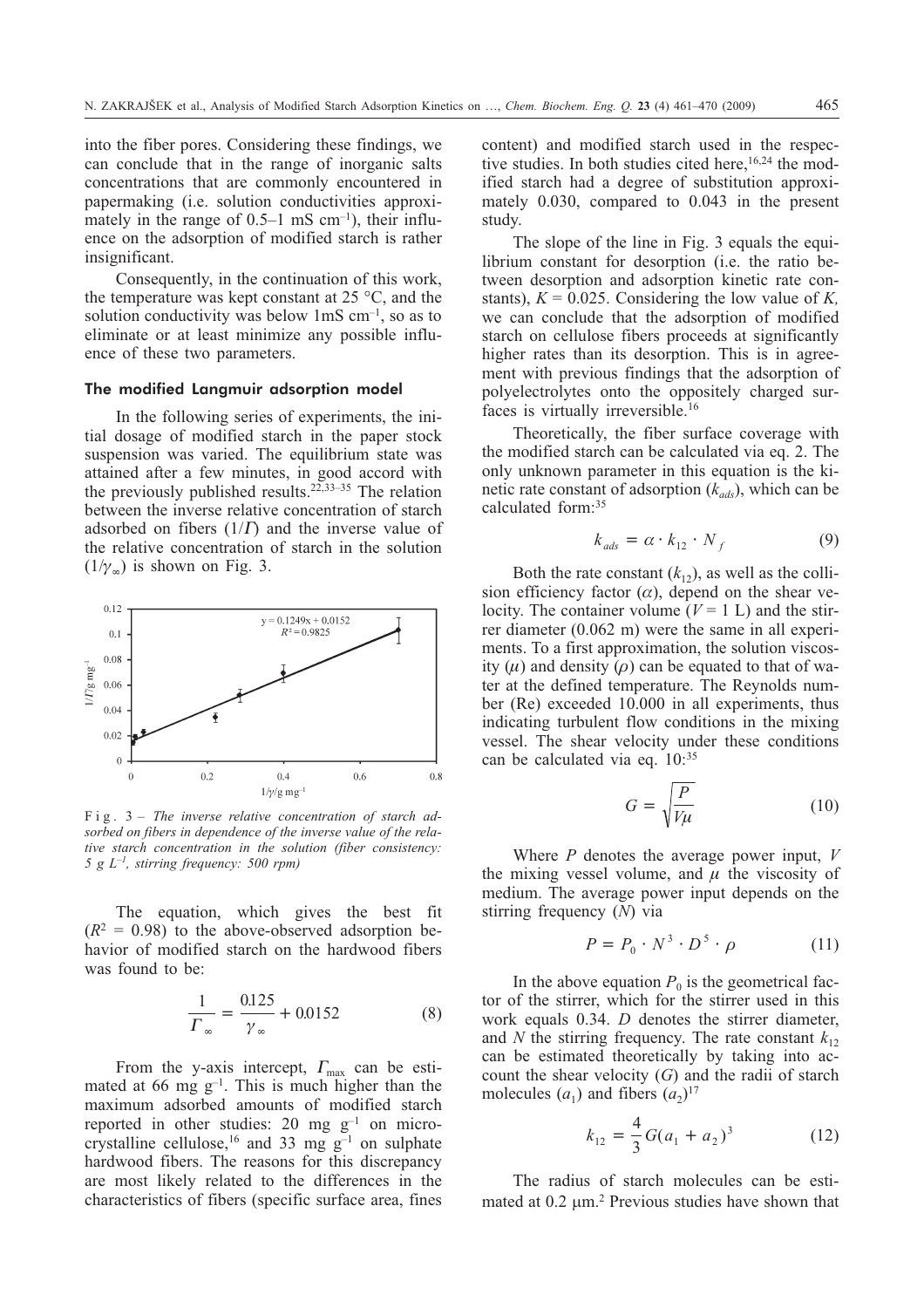the deposition of small spherical particles on large particles of various shapes proceeds in very much the same manner as their deposition on large spherical particles.17 Since eq. 13 assumes that the substrate particles are spherical, while cellulose fibers are in fact oblong in shape, their average radius must be corrected via<sup>36</sup>

$$
a_2 = \left(\frac{3}{4}R^2L\right)^{\frac{1}{3}}\tag{13}
$$

In eq. 13 *R* denotes the average fiber radius, while *L*, the average fiber length, depends on the refining degree and fiber characteristics. The number concentration of fibers can be calculated from the ration between the concentration (consistency) of fibers in the paper stock suspension, their average length  $(L)$ , and linear density  $(0.1 \text{ mg g}^{-1})^{37}$ 

The collision efficiency factor  $(\alpha)$  can be evaluated via the following empirical relation:20,38

$$
a = 0.8 \left( \frac{H}{36 \cdot \Pi \cdot \mu \cdot G \cdot b^3} \right)^{0.18} \tag{14}
$$

Where *H* denotes the Hammaker constant between the modified starch and cellulose fibers and *b* the particle radius. The Hammaker constant can be calculated from the Hammaker constants for pure components:39,40

$$
H = (\sqrt{H_{11}} - \sqrt{H_{33}})(\sqrt{H_{22}} - \sqrt{H_{33}})
$$
 (15)

In the above equation,  $H_{11}$  is the Hammaker constant for starch  $(8 \cdot 10^{-20} \text{ J})^{41,42}$  *H*<sub>22</sub> for the cellulose  $(9 \cdot 10^{-20} \text{ J})$ ,<sup>39</sup> and  $H_{33}$  for the water  $(5 \cdot 10^{-20} \text{ J})$ .<sup>39</sup> Thus calculated value must be multiplied by the factor 4.6 to take into account the dielectric constant of the medium (water).<sup>40</sup> The Hammaker constant calculated via eq. 15 for the system under investigation is then  $0.\overline{7}2 \cdot 10^{-20}$  J.

The fiber surface coverage by the modified starch in dependence of the contact time is shown in Fig. 4. The experimental results (dots of different styles) are calculated as the ratio between the amount of starch adsorbed under the defined conditions and the experimentally determined maximum amount of modified starch that can be adsorbed under these conditions ( $I/T_{\text{max}}$ ). At stirring frequency of the paper stock suspension of 500 rpm and fiber consistency of 5 mg  $\dot{L}^{-1}$ , the collision efficiency factor (calculated via eq. 16) equals 0.38, while the rate constant  $k_{12}$  (calculated via eq. 14) is  $8.6 \cdot 10^{-11}$ ) m<sup>3</sup> s<sup>-1</sup>. The theoretical adsorption rate constant  $(k_{ads})$  of modified starch on the cellulose fibers is thus  $0.183$  s<sup>-1</sup>.



Fig. 4 – *The fiber surface coverage by the modified starch molecules in dependence of time at different initial starch concentrations (stirring frequency 500 rpm, fiber consistency 5gL–1). The experimental results are denoted by dots of various forms, while the theoretical model predictions for different initial starch concentrations are depicted as lines.*

As expected, the times required to attain the equilibrium state are relatively short (less than 200 s). The starch dosages of 10, 20, and 50 mg  $g^{-1}$ correspond to surface coverage of 0.15, 0.30, and 0.77  $\Gamma_{\text{max}}$ , respectively. This indicates that there should be plenty of free adsorption sites available to the starch molecules on the surface of the fibers. In spite of this, Fig. 4 shows that the best agreement between the experimental results and the theoretical model predictions can be observed at the low  $(10 \text{ mg g}^{-1})$  and high  $(100 \text{ mg g}^{-1})$  end of the starch dosage range. In between, the theoretical predictions are slightly higher than the experimental values. The main reason for this discrepancy could be because the presented model does not take into account the repulsive electrostatic forces between fibers, which occur when the modified starch has already been adsorbed on the fibers. The modified starch adsorption on the cellulose fibers most likely proceeds in such a manner that the individual molecular chains at first keep the same "extended" conformation they had in the solution, and thus initially bond only with the individual fiber segments. Later on, a more stable "planar" conformation is adopted. Concomitant with this relaxation into the planar conformation is the increase in the distance of separation between the charged segments on the polymer,30,41,43 which consequently decreases the attractive forces between the starch molecules in the water and the fiber surface.<sup>2,44,45</sup> At the starch dosage of 100 mg  $g^{-1}$ , which corresponds to 1.35  $\Gamma_{\text{max}}$ , most, if not all of the initially available adsorption sites, have been occupied. Moreover, at such almost complete surface coverage, the repulsive forces between the charged segments of the starch molecules in the solution and adsorbed on the surface begin to exert an influence, thus further hindering the adsorption.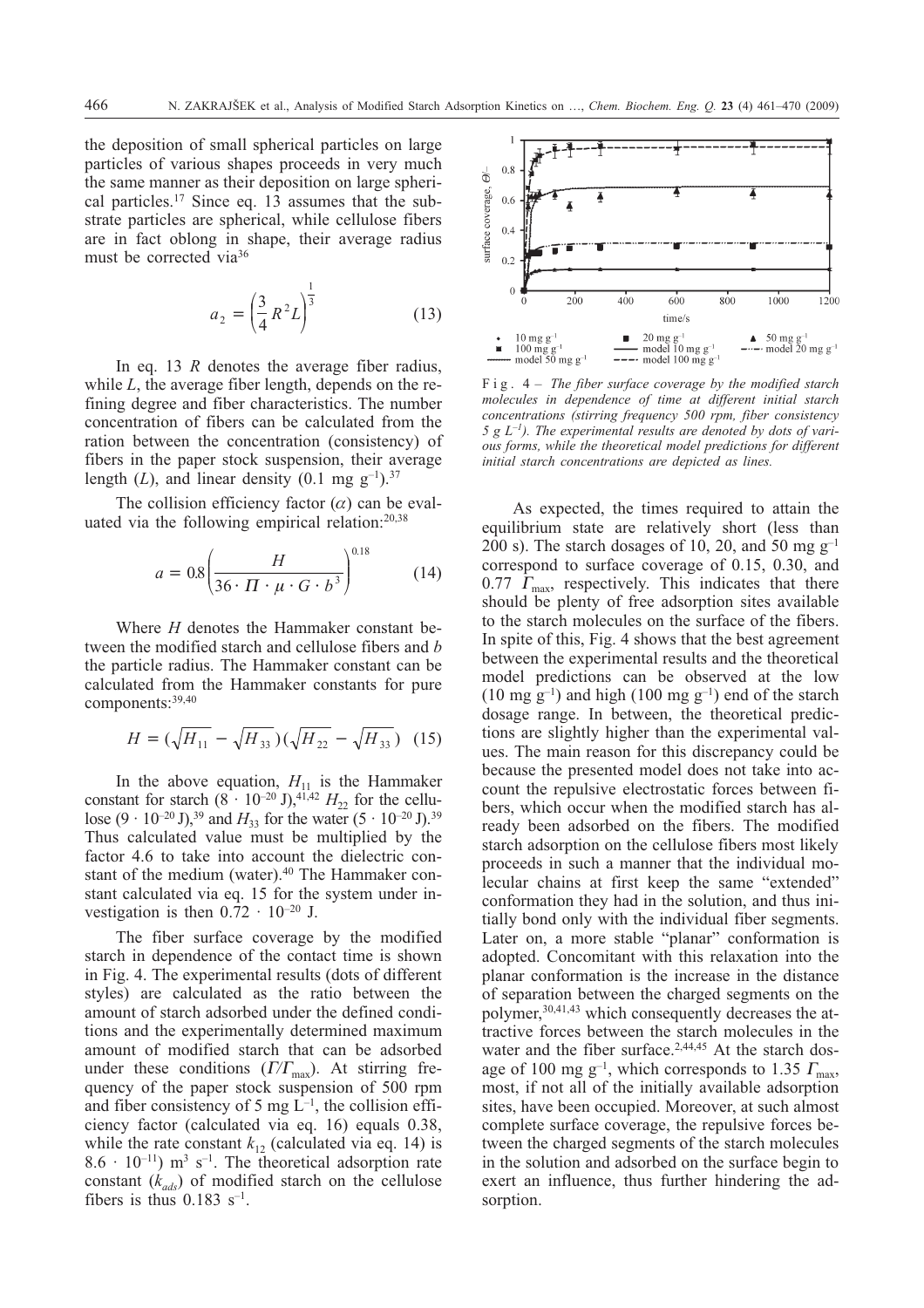## The influence of fiber consistency on the adsorption kinetics

Higher fiber concentration in the paper stock suspension, besides raising the number of surface sites available for the adsorption, also increases the collision frequency between the starch molecules and fibers. The results of modified starch adsorption (i.e. the parameters of the modified Langmuir adsorption isotherm) at different fiber consistencies are gathered in Table 1.

Table 1 – *Parameters of the modified Langmuir adsorption isotherm at different fiber consistencies of the paper stock suspension (stirring frequency 500 rpm)*

| Fiber consistency/<br>$mg L^{-1}$      | 5     | 10    | 20     | 30    |
|----------------------------------------|-------|-------|--------|-------|
| K                                      | 0.125 | 0.181 | 0.1185 | 0.182 |
| $\Gamma_{\text{max}}/\text{mg g}^{-1}$ | 65.8  | 80.6  | 81.3   | 166.7 |
| $N_f / 10^{10} \cdot m^{-3}$           | 5.5   | 12    | 22     | 34    |
| $k_{ads}/s^{-1}$                       | 0.183 | 0.366 | 0.718  | 1.11  |

As can be seen in Fig. 5, the adsorption rate constant increased proportionally (almost linearly) with the fiber consistency; at fiber consistency of  $30 \text{ mg } L^{-1}$  the adsorption rate constant was 6-times higher than at 5 mg  $L^{-1}$ . The maximum amount of adsorbed starch  $(\Gamma_{\text{max}})$  also rises together with the rising fiber consistency; however, its increase is not nearly linear (see Table 1). At fiber consistency of 30 mg L<sup>-1</sup> the  $\Gamma_{\text{max}}$  increased only 2.5-times in comparison with the fiber consistency of 5 mg  $L^{-1}$ . This is most likely due to the mechanical flocculation of fibers, which can occur at higher consistencies, thereby decreasing the fiber specific surface area, and hence hindering the starch adsorption.



 $F$ **i**  $g$ . 5 – *The number concentration* ( $N<sub>f</sub>$  *left-hand scale)* and *the adsorption rate constant*  $(k_{ads},$  right-hand scale) depending *on fiber consistency*

## The influence of shear forces on the adsorption kinetics

Beside the fiber consistency, the collision frequency between the modified starch and fibers is also affected by the stirring frequency. The shear forces affect both kinetic rate constants of desorption and adsorption. As can be seen from the results presented in Table 2 and Fig. 6, the equilibrium constant of desorption (ratio between the kinetic rate constants of these two opposite processes) fell – the adsorption increased – as the stirring frequency increased.

Table 2 – *The parameters of adsorption at different stirring frequencies (fiber stock consistency 5 mg L–1)*

| Stirring frequency/min <sup>-1</sup> | 200   | 500   | 1000  | 1200     |  |
|--------------------------------------|-------|-------|-------|----------|--|
| Shear velocity/ $s^{-1}$             | 107   | 424   | 1183  | 1549     |  |
| Κ                                    | 0.200 | 0.125 | 0.090 | 0.075    |  |
| $\varGamma_{\rm max}/\rm mg~g^{-1}$  | 60.6  | 65.8  | 70.4  | 72.2     |  |
| $k_{ads}/s^{-1}$                     | 0.047 | 0.183 | 0.413 | 0.521    |  |
|                                      |       |       |       |          |  |
| 0.25<br>$0.2$ ]                      |       |       |       | $_{0.6}$ |  |
|                                      |       |       |       |          |  |



Fig. 6 – *The equilibrium constant of desorption (left-hand scale) and the kinetic rate constant of adsorption (right-hand scale) in dependence of the stirring frequency*

These results strongly indicate that the rate constant of adsorption increased faster than the rate constant of desorption, despite the theoretical assumption that  $k_{des}$  increases exponentially, while  $k_{ads}$ increases only linearly with the increasing stirring frequency.19 It seems that, at least in the studied stirring frequency range, the increase in collision frequency more than offsets the influence of increasing shear forces, thus favoring adsorption over desorption. On the other hand, in spite of the low contact times, this could also partly reflect the influence of polyelectrolyte reconformation, which increases the contact surface between the fiber and the polymer molecule. $46,47$  This strengthens the bond between them and all but prevents desorption of starch.<sup>16</sup>  $\Gamma_{\text{max}}$  also increased in conjunction with the increasing stirring frequency;  $\Gamma_{\text{max}}$  increased about 16 % from the lowest to the highest stirring frequency at the same fiber consistency (i.e. the same total number of available discrete adsorption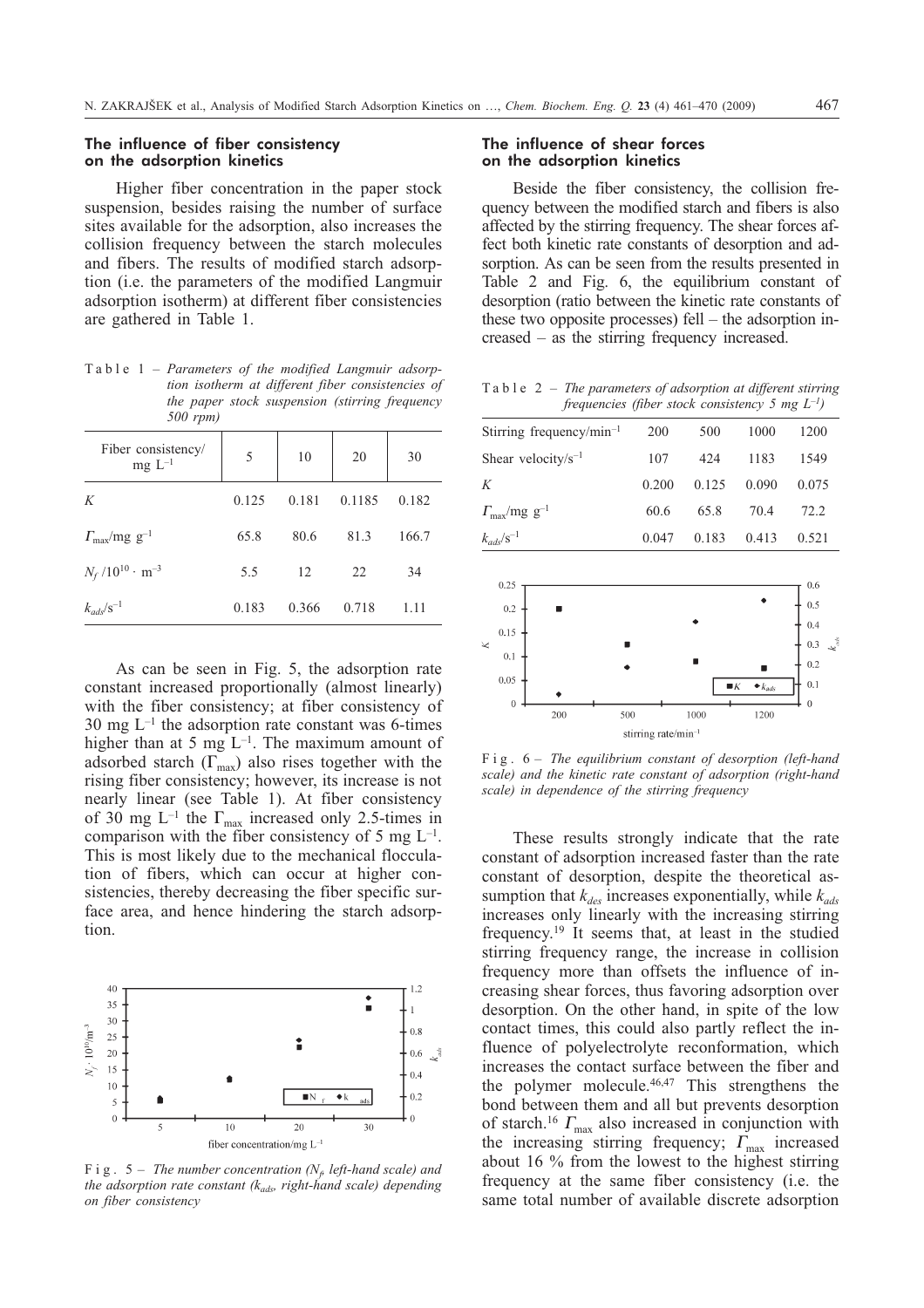sites on the fiber surface). This indicates that at lower stirring frequencies there remain some unoccupied adsorption sites, which are inaccessible to the starch molecules, most likely due to the repulsive electrostatic forces between the like-charged segments of starch molecules.

#### The influence of fiber surface characteristics on the adsorption kinetics

Another important factor influencing the adsorption of modified starch is the characteristics of the fibers themselves. The papermaking operation that exerts the most profound influence on the fiber characteristics is the refining process. During refining, the fibers are fibrillated, and in some cases also shortened. The consequence of both these processes is an increase in specific surface area and the content of fines (the fiber fraction with fiber length under about 0.1 mm), as can be seen from Table 3.

Table 3 – *The effect of the refining degree on fiber characteristics*

| Refining degree/SR                                           | 20   | 22  | 29                | 43   | 48    |
|--------------------------------------------------------------|------|-----|-------------------|------|-------|
| Specific surface area/<br>$\mathrm{m}^2$ g <sup>-1</sup>     | 1.58 |     | $1.6$ $1.8$ $2.0$ |      | 2.14  |
| Carboxyl group content/ $66.8$<br>µmol g <sup>-1</sup>       |      |     | 68.7 76 90        |      | 91.3  |
| Carboxyl group surface<br>density/ $\mu$ mol m <sup>-2</sup> | 42.3 |     | 42.9 42.2 43      |      | 42.6  |
| Fines content/ $\%$                                          | 5.3  | 5.9 | 7.9               | 11.3 | 13.2. |
|                                                              |      |     |                   |      |       |

According to some researchers, the outer surface of the fiber contains no more than some 13 % of all carboxyl groups, while the remainder is situated within the pores,  $12,48$  however this share can be significantly raised by refining. It is evident from Table 3 that the carboxyl group content increased in concert with the increasing refining degree, which indicates the fibrillation of fibers.<sup>2</sup> However, when the carboxyl group content is expressed per unit area of fiber surface (i.e. as the surface density), it is obvious (see Table 3 and Fig. 7) that this remains constant during the refining. Refining only increases the specific surface area of cellulose fibers via defibrillation and/or fiber shortening, but it does not seem to have a noticeable effect on the density of carboxyl groups on the surface. Since these groups are thought to represent the surface sites for the modified starch adsorption, this also promotes its adsorption on the fibers.

The adsorption of cationic polyelectrolytes is often explained on the basis of cation exchange reactions<sup>49,50</sup> or even charge neutralization.<sup>46</sup> The adsorption of polyelectrolytes via the electrostatic



Fig.7 – *The influence of the refining degree on the specific surface area (left-hand scale) and the surface density of carboxyl groups (right-hand scale)*

forces could theoretically proceed until the entire surface charge has been neutralized.<sup>51</sup> This is in agreement with the results presented on the Fig. 8, which shows the maximum adsorbed amount of modified starch  $(\Gamma_{\text{max}})$  in dependence on the fiber specific surface area. The full black bars in this Figure show the maximum adsorbed amount expressed per unit fiber mass  $(\Gamma_{\text{max1}})$ . It is obvious that this quantity increases significantly with the increasing specific surface area. However, when expressed per unit area of the fiber (i.e. as the maximum surface density of adsorbed starch,  $\Gamma_{\text{max}}$ <sup>2</sup>) it remains virtually constant, regardless of the specific surface area, and hence also the refining degree of fibers.

Table 4 shows the adsorption parameters for cellulose refined to different degrees. Both the desorption equilibrium constant *K* and the adsorption rate constant slightly decreased with increasing refining degree.



Fig. 8 – *The maximum amount of adsorbed modified starch: per unit fiber mass Gmax*<sup>1</sup> *(full bars), and per unit surface area (surface density) Gmax*<sup>2</sup> *(dotted bars). Stirring frequency: 500 rpm, fiber consistency: 5 g L–1.*

Table 4 – *The comparison of adsorption parameters at different refining degrees*

| Refining degree/SR 20 | 29 | 43 | 48                                                                                             |
|-----------------------|----|----|------------------------------------------------------------------------------------------------|
|                       |    |    |                                                                                                |
|                       |    |    | 90.1                                                                                           |
|                       |    |    |                                                                                                |
|                       |    | 22 | $0.2475$ $0.226$ $0.125$ $0.140$ $0.080$<br>65.3 64.1 65.8 84<br>0.187 0.186 0.183 0.177 0.168 |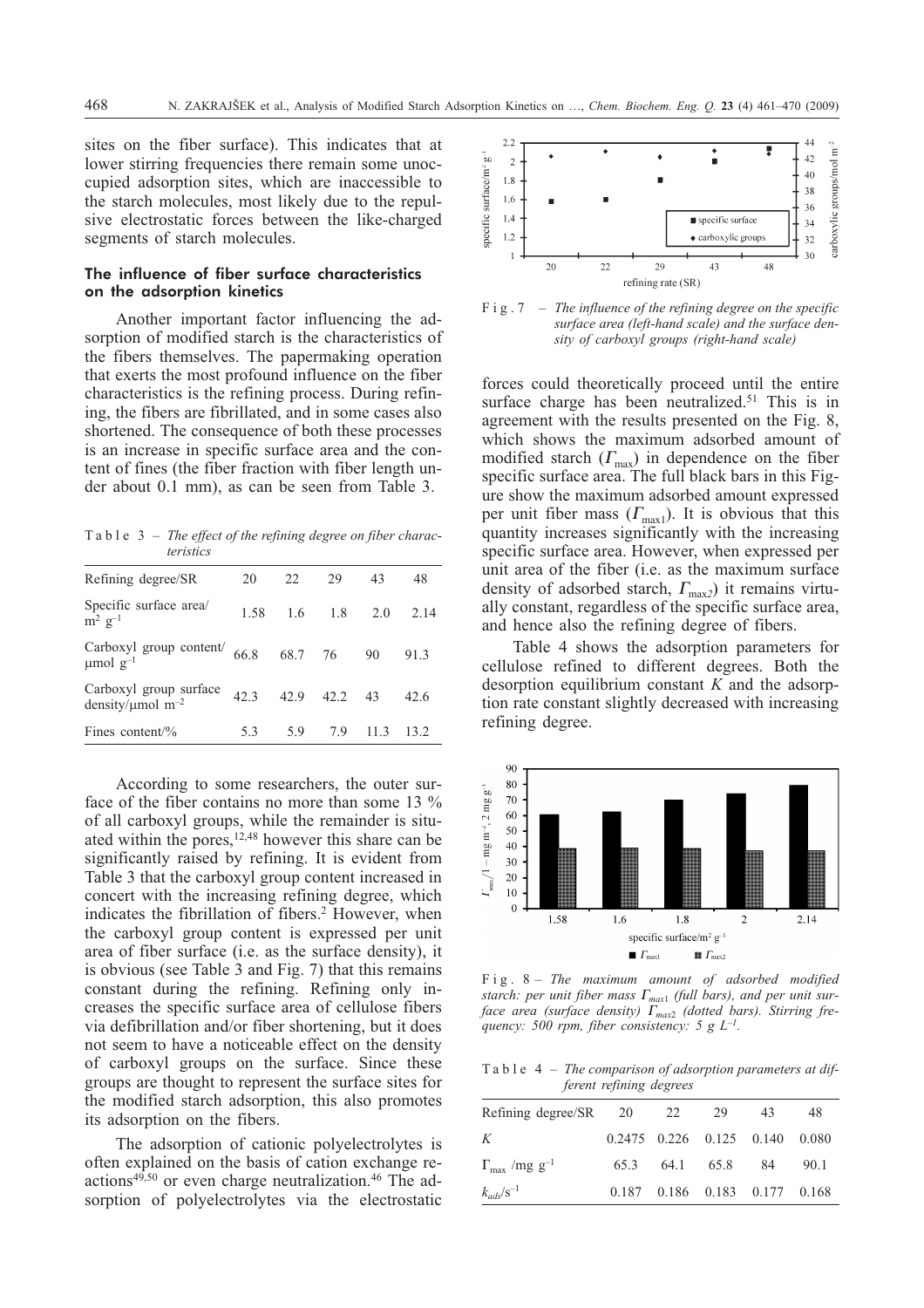# **Conclusions**

The results of this study demonstrate that, at least in the studied range of process variables, the modified Langmuir adsorption theory can be applied to describe the adsorption kinetics of modified starch on cellulose fibers. This theory includes the effects of the substrate concentration, hydrodynamic forces, and even some characteristics of the substrate (e.g. specific surface area). However, even the modified theory cannot take into account the influence of temperature and detrimental substances (anionic trash) in the suspension. Fortunately, the results of this study also show that, under the experimental conditions closely corresponding to those commonly encountered in the industrial paper production, these factors exert very little influence on the adsorption of modified starch. The main findings of this study can be summarized as follows:

1. Increasing the fiber consistency in the suspension increases the collision frequency between fibers and modified starch molecules, which results in enhanced adsorption.

2. Increasing the shear forces (by increasing the stirring frequency) also enhances the modified starch adsorption. This result indicates that, at least in the studied range of stirring frequencies, the increase of adsorption due to the increased collision frequency more than balances the increased desorption due to the increasing shear forces.

3. The refining of fibers significantly influences the fiber characteristics and, consequently, the modified starch adsorption. Refining increases the specific surface area via fibrillation and/or fiber shortening, thus increasing the total available content of carboxyl groups (the sites for starch adsorption), and hence also the starch adsorption. On the other hand, the cellulose refining does not seem to have any appreciable influence on the surface density of carboxyl groups.

4. The results of this study have also shown that relatively short contact times (below 60 s) are required to bind the cationically modified starch on the surface of cellulose fibers. As noted in the introductory section, this is a vital parameter in the analyses and construction of adsorption equipment.

We hope that the findings presented in this study will contribute to the understanding of complex interactions occurring during the adsorption of modified starch on cellulose fibers, and also help in the optimization of application of this most important additive in the production of paper.

#### Symbols and abbreviations

 $a_i$ ,  $b_i$  – characteristic linear particle dimensions, m

- $\gamma$  concentration, stock consistency, mg L<sup>-1</sup>
- $G$  shear velocity,  $s^{-1}$
- *H* Hammaker constant, J
- $k_{ads}$  kinetic rate constant of adsorption, s<sup>-1</sup>
- $k_{des}$  kinetic rate constant of desorption, s<sup>-1</sup>
- $m_i$  mass of component i, g
- $N_i$  number concentration of species i, m<sup>-3</sup><br>  $P$  average nower input N m s<sup>-1</sup>
- *-* average power input, N m  $s^{-1}$
- *SR* Schopper Riegler refining degree, /
- $T$  temperature, K, <sup>o</sup>C
- $V -$ volume, m<sup>3</sup>

#### Greek symbols

- $\alpha$ - collision efficiency factor, /
- $\Gamma$  relative concentration of a component, mg g<sup>-1</sup>
- $\Theta$  surface coverage, /
- $\mu$  viscosity, Pa s
- $\rho$  density, g m<sup>-3</sup>

#### References

- 1. *Reynolds, W. F.,* Dry Strength Additives, Tappi Press, Atlanta, 1980.
- 2. *Wagberg, L., Bjorklund, M.,* Nord. Pulp Pap. Res. J. **8** (4) (1993) 399.
- 3. *Casey, C. P.,* Pulp and Paper, Chemistry and Chemical Technology, Third Edition Volume III, John Wiley and Sons, New York, 1981.
- 4. *Cadotte, M., Tellier, M. E., Blanco, A., Fuente, E., van de Ven, G. M., Paris, J.,* Can. J. Chem. Eng. **85** (2007) 148.
- 5. *Wagberg, L.,* Nord. Pulp Pap. Res. J. **15** (5) (2000) 586.
- 6. *Chen, Y., Liu, S., Wang, G.,* Chem. Engineering J. **133** (2007) 325.
- 7. *van de Ven, T. G. M.,* Nord. Pulp Pap. Res. J. **15** (5) (2000) 494.
- 8. *Lindström, T., Soderberg, G.,* Nord. Pulp. Pap. Res. J. **1** (1) (1986) 26.
- 9. *Larsson, A., Stenius, P.,* Nord. Pulp. Pap. Res. J. **2** (3) (1987) 87.
- 10. *Hernadi, S., Volgyi, P.,* Wochenbl. Papierfabr. **106** (10) (1978) 355.
- 11. *Malton, S., Kuys, K., Parker, I., Vanderhoek, N.,* Appita J. **51** (4) (1998) 292.
- 12. *Marton, J., Marton, T.,* Tappi J. **59** (12) (1976) 121.
- 13. *Smoluchowski, M.,* Z*.* Phys. Chem. **92** (1917) 129.
- 14. *van de Ven, T. G. M.,* Adv. Colloid Interface Sci. **17** (1982) 105.
- 15. *Tadros, T. F.,* Solid/Liquid Dispersions, Academic Press, London, 1987.
- 16. *Shirazi, M., van de Ven, T. G. M., Garnier, G.,* Langmuir **19** (26) (2003) 10835.
- 17. *Alince, B., Petlicki, J., van de Ven, T. G. M.,* Colloids Surf. **59** (1991) 265.
- 18. *Kamiti, M., Van de Ven, T. G. M.,* J. Pulp Pap. Sci. **20** (7) (1986) 199.